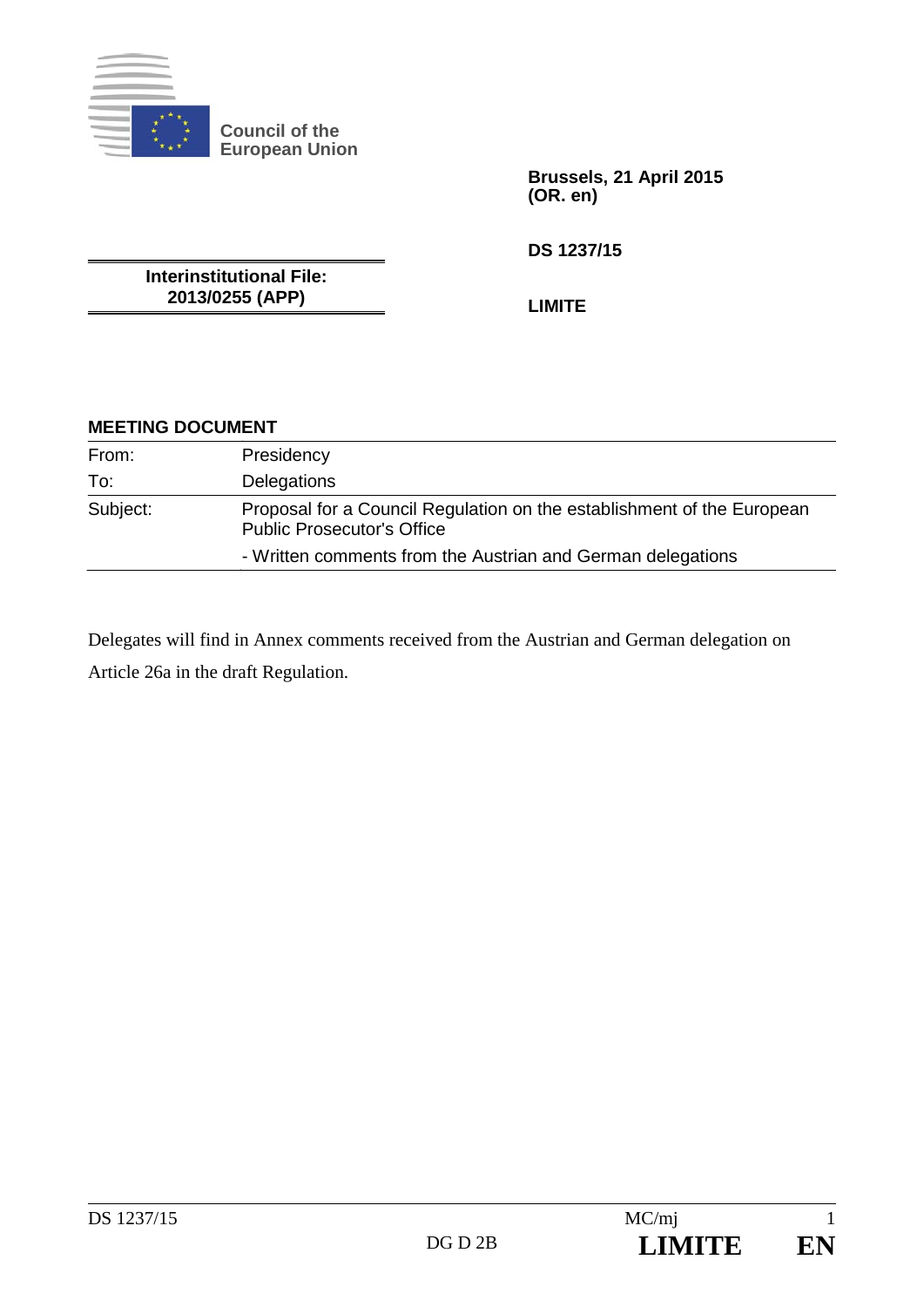The Austrian Delegation would like to submit the joint **German and Austrian** proposal for cross border measures:

## **Article 26a – Cross-border measures**

1. The European Delegated Prosecutors shall assist each other in cross-border cases. Where a measure needs to be undertaken in a Member State other than the Member State of the handling European Delegated Prosecutor, the latter shall order the measure in accordance with the law of the Member State of the handling European Delegated Prosecutor and, where necessary, shall apply for a judicial authorisation thereof, or shall request a court order for the measure. The handling European Delegated Prosecutor shall submit the order and, where applicable, the accompanying judicial authorisation to the assisting European Delegated Prosecutor.

2. Prior to submitting the order the handling European Delegated Prosecutor shall, where appropriate **<sup>1</sup>** , consult with the assisting European Delegated Prosecutor in order to determine if it would be possible to comply with the order.

3. The order shall set out, in particular, a description of the measure needed, including the evidence to be obtained, and where necessary any specific formalities that have to be complied with, the description of the facts and the legal qualification of the criminal act conduct which is the subject of the investigation. The handling European Delegated Prosecutor may call for the measure to be undertaken within a given time.

4. The assisting European Delegated Prosecutor shall recognise the measure without any further formality.

5. Where the law of the Member State of the assisting European Delegated Prosecutor requires a judicial authorisation or a court order for recognition of the measure, he/she shall submit the order and, where applicable, the accompanying judicial authorisation to the competent judicial authority of his/her Member State for recognition.

 $\overline{a}$ 

**<sup>1</sup>** It could be clarified in a Recital that in general, consultation will not be necessary for simple investigative measures, which presumably will be available under the law of the assisting EDP, e.g. statement of a witness or accused. In cases of more complex investigative measure, however, it might be appropriate to establish the (procedural) prerequisites for a measure under the law of the assisting EDP to avoid non-recognition.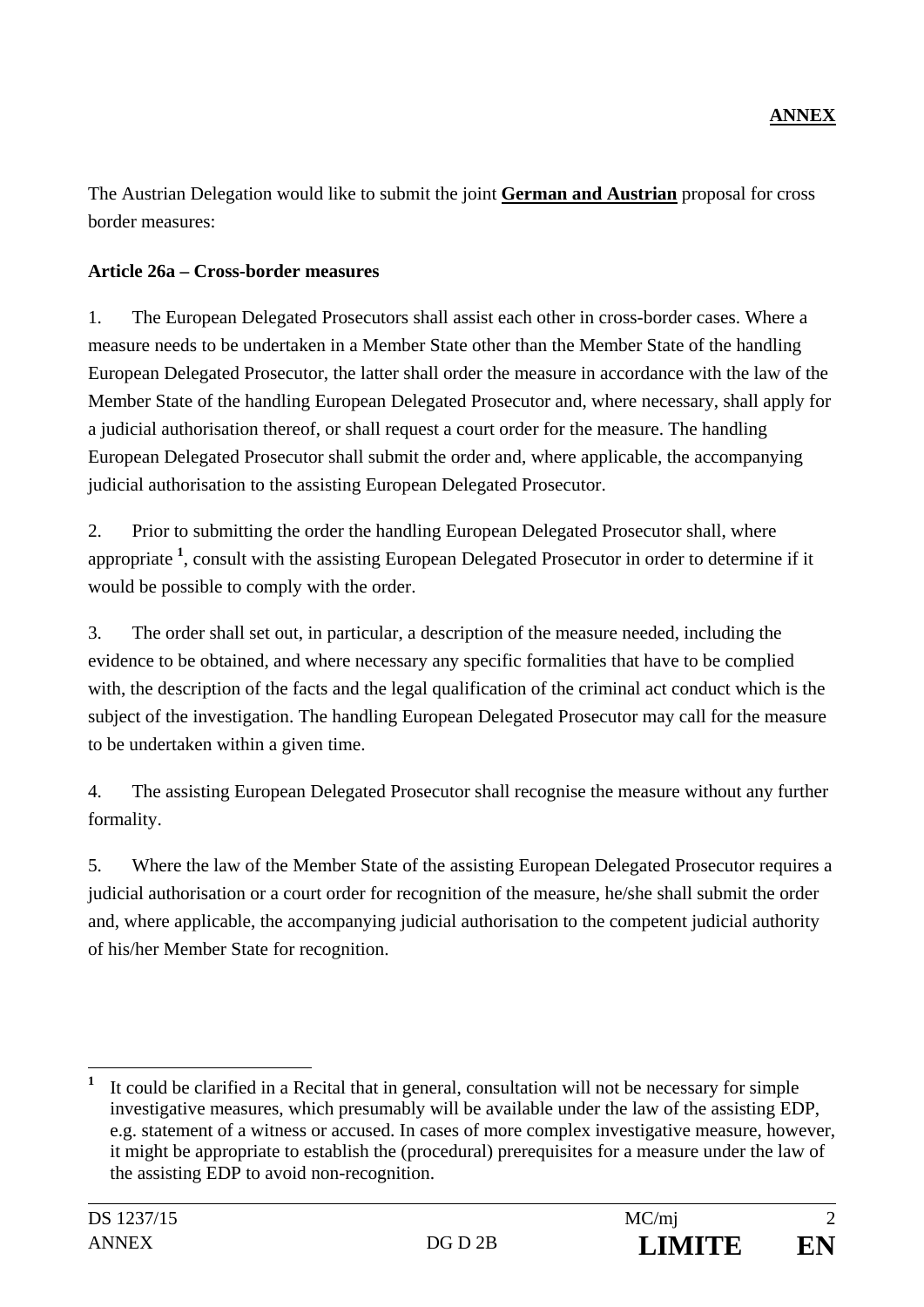- 6. The recognition in accordance with paragraph (4) or (5) may only be refused where
	- a) the measure does not exist under the law of the Member State of the assisting European Delegated Prosecutor or it would not be available in a similar domestic case;
	- b) a less intrusive measure would achieve the same results as the measure ordered by the handling European Delegated Prosecutor or authorised by the court competent in accordance of the law of the Member State of the handling European Delegated Prosecutor.<sup>2</sup>
	- c) the order and/or judicial authorisation is incomplete or contains a manifest relevant error;
	- d) the measure cannot be undertaken within the time limit set out for justified and objective reasons;

7. Where the assisting European Delegated Prosecutor considers to refuse recognition in accordance with paragraph (6) he or she shall consult with the handling European Delegated Prosecutor in order to resolve the matter bilaterally. This consultation shall take into consideration the nature and urgency of the ordered measure and shall in any event conclude within 5 working days. If the European Delegated Prosecutors cannot resolve the matter it shall be referred to the competent Permanent Chamber. The same applies where the measure is not undertaken within the time limit set out or within a reasonable time **<sup>3</sup>** .

8. The competent Permanent Chamber shall decide without undue delay – taking into account the applicable national law as well as the provisions of this Regulation – whether and by when the ordered measure, or a substitute measure, shall be undertaken by the assisting European Delegated Prosecutor, and communicate this decision through the competent European Prosecutor.

9. Where in accordance with paragraph (5) a court in the Member State of the assisting European Delegated Prosecutor is requested to recognise the order, the court in its decision shall take due account of the criteria set out in paragraph (6). Where it considers to refuse recognition in accordance with paragraph (6) it shall consult with the handling European Delegated Prosecutor **<sup>4</sup>** . It shall not review the substantive reasons for ordering the measure. Where the court denies recognition its decision shall be binding on the European Public Prosecutor's Office.

 **2** A Recital could clarify that the consultation (between handling EDP and assisting EDP/court could also have the result that the less intrusive measure will be executed instead.

**<sup>3</sup>** The respective Recital should clarify that the PC is bound by the Regulation and applicable national law which includes not only the procedural aspects but also organisational aspects, i.e. the PC is not in control of the police or other national law enforcement authorities

**<sup>4</sup>** A Recital could clarify that in course of the consultation the handling EDP might supply further information or submit a revised order etc. which could then be executed under the law of the MS of the assisting EDP.